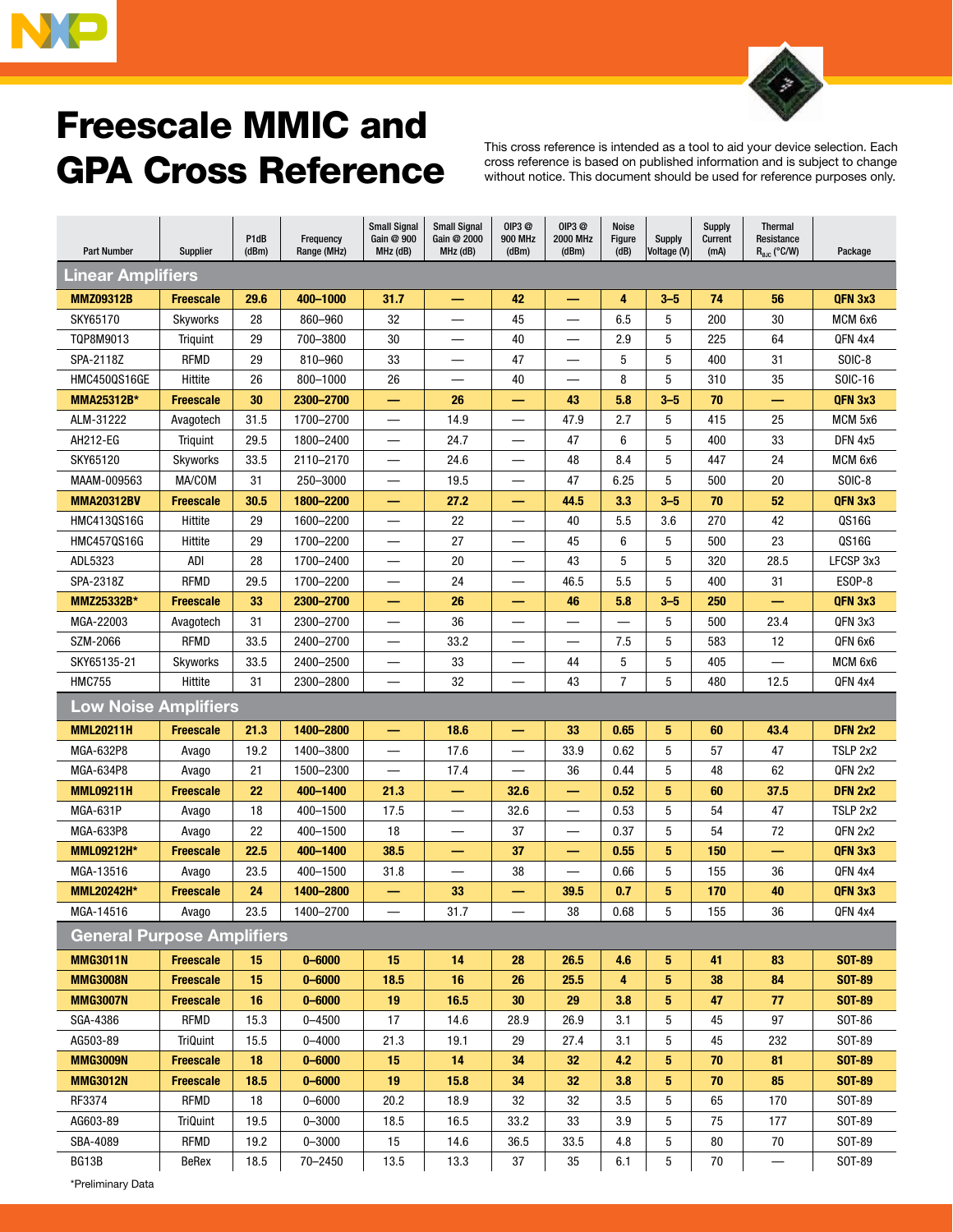



| <b>Part Number</b>                                                                                     | Supplier         | P1dB<br>(dBm) | Frequency<br>Range (MHz) | <b>Small Signal</b><br>Gain @ 900<br>MHz (dB) | <b>Small Signal</b><br>Gain @ 2000<br>MHz (dB) | 0IP3@<br><b>900 MHz</b><br>(dBm) | 0IP3@<br><b>2000 MHz</b><br>(dBm) | <b>Noise</b><br>Figure<br>(dB) | <b>Supply</b><br>Voltage<br>(V) | <b>Supply</b><br>Current<br>(mA) | <b>Thermal</b><br>Resistance<br>$R_{0JC}$ (°C/W) | Package       |
|--------------------------------------------------------------------------------------------------------|------------------|---------------|--------------------------|-----------------------------------------------|------------------------------------------------|----------------------------------|-----------------------------------|--------------------------------|---------------------------------|----------------------------------|--------------------------------------------------|---------------|
| <b>General Purpose Amplifiers (continued)</b>                                                          |                  |               |                          |                                               |                                                |                                  |                                   |                                |                                 |                                  |                                                  |               |
| MMG3H21N                                                                                               | <b>Freescale</b> | 20.5          | $0 - 6000$               | 19.3                                          | 16                                             | 37                               | 34                                | 5.5                            | 5                               | 90                               | 38.6                                             | SOT-89        |
| <b>MMG3015N</b>                                                                                        | <b>Freescale</b> | 20.5          | $0 - 6000$               | 15.5                                          | 14.5                                           | 36                               | 33.5                              | 5.6                            | 5                               | 95                               | 41.5                                             | <b>SOT-89</b> |
| AM1                                                                                                    | <b>TriQuint</b>  | 18            | 60-3000                  | 14                                            | 12.8                                           | 39                               | 39                                | 2.4                            | 4.5                             | 78                               | 88                                               | SOT-89        |
| SBB-4089Z                                                                                              | <b>RFMD</b>      | 19.5          | 50-6000                  | 15                                            | 15.5                                           | 39                               | 35                                | 4.5                            | 5                               | 80                               | 69.9                                             | SOT-89        |
| <b>WJA1030</b>                                                                                         | <b>TriQuint</b>  | 19.3          | 50-4000                  | 14.4                                          | 14.4                                           | 37                               | 36.6                              | 5.5                            | 5                               | 80                               | 80.6                                             | SOT-89        |
| <b>WJA1001</b>                                                                                         | <b>TriQuint</b>  | 19.7          | 50-3000                  | 19                                            | 16.7                                           | 44                               | 34                                | 5.4                            | 5                               | 100                              | 80.6                                             | SOT-89        |
| WJA1021                                                                                                | <b>TriQuint</b>  | 20.1          | 50-4000                  | 18.4                                          | 16.7                                           | 38.9                             | 36.6                              | 5.6                            | 5                               | 90                               | 78.8                                             | SOT-89        |
| SBB-5089Z                                                                                              | <b>RFMD</b>      | 20.5          | 50-6000                  | 20.5                                          | 20                                             | 38.5                             | 35                                | 4.2                            | 5                               | 75                               | 69.9                                             | SOT-89        |
| <b>MMH3111N</b>                                                                                        | <b>Freescale</b> | 22.5          | 250-4000                 | 12                                            | 11.3                                           | 44                               | 44                                | 3.2                            | 5                               | 150                              | 37.5                                             | <b>SOT-89</b> |
| SXE-1089                                                                                               | <b>RFMD</b>      | 22.9          | 50-3000                  | 14.2                                          | 11.1                                           | 38                               | 38.5                              | 3.1                            | 5                               | 128                              | 45                                               | SOT-89        |
| MAALSS0034                                                                                             | M/A-Com          | 23            | 70-3000                  | 14.5                                          | 12                                             | 33                               | 36                                | 1.6                            | 5                               | 88                               | 100                                              | SOT-89        |
| AH1                                                                                                    | <b>TriQuint</b>  | 22            | 250-4000                 | 14.2                                          | 12.2                                           | 42                               | 41                                | 3.2                            | 5                               | 150                              | 59                                               | SOT-89        |
| RF3315                                                                                                 | <b>RFMD</b>      | 25            | 200-3000                 | 18                                            | 12.5                                           | 41                               | 40                                | 3                              | 5                               | 150                              | 76                                               | SOT-89        |
| CMM6004                                                                                                | <b>Mimix</b>     | 23            | 50-3000                  | 16.5                                          | 14.5                                           | 41.5                             | 41                                | 1.8                            | 5                               | 150                              | 52                                               | SOT-89        |
| <b>MMG15241H</b>                                                                                       | <b>Freescale</b> | 24            | 500-2800                 | 20.5                                          | 15.9                                           | 38.7                             | 39.4                              | 1.6                            | 5                               | 85                               | 59                                               | <b>SOT-89</b> |
| MGA-30489                                                                                              | Avago            | 23.3          | 250-3000                 | 16.5                                          | 13.3                                           | 40.5                             | 39.0                              | 3.0                            | 5                               | 97                               | 50.5                                             | SOT-89        |
| SXE-1089Z                                                                                              | <b>RFMD</b>      | 22.6          | $50 - 3000$              | —                                             | 11.2                                           | $\overline{\phantom{0}}$         | 38.5                              | 3.2                            | 5                               | 128                              | 45                                               | SOT-89        |
| RF3315                                                                                                 | <b>RFMD</b>      | 23.0          | 200-3000                 | —                                             | 12.5                                           |                                  | 40.0                              | 3.0                            | 5                               | 150                              | 76                                               | SOT-89        |
| TQP7M9101                                                                                              | <b>Triguint</b>  | 25            | 400-4000                 |                                               | 17.5                                           |                                  | 39.5                              | 3.9                            | 5                               | 87                               | 71                                               | SOT-89        |
| TQP3M9007                                                                                              | Triquint         | 23.8          | 500-4000                 |                                               | 12                                             |                                  | 42.2                              | 1.4                            | 5                               | 87                               | 52                                               | SOT-89        |
| SKY65038-70LF                                                                                          | Skyworks         | 21.5          | 250-6000                 |                                               | 15                                             |                                  | 40                                | 2.5                            | 5                               | 150                              | 53                                               | SOT-89        |
| For additional competitor parts for MMG15241H, refer to the MMG3014N cross-referenced parts list below |                  |               |                          |                                               |                                                |                                  |                                   |                                |                                 |                                  |                                                  |               |
| <b>MMG3014N</b>                                                                                        | <b>Freescale</b> | 25            | 40-4000                  | 19.5                                          | 15                                             | 40.5                             | 40.5                              | 5.7                            | 5                               | 135                              | 27.4                                             | <b>SOT-89</b> |
| RF3315                                                                                                 | <b>RFMD</b>      | 25            | 200-3000                 | 18                                            | 12.5                                           | 41                               | 40                                | 2.5                            | 5                               | 150                              | 76                                               | SOT-89        |
| AH118                                                                                                  | <b>TriQuint</b>  | 24.7          | 60-3500                  | 20.4                                          | 16.5                                           | 40                               | 40.5                              | 4                              | 5                               | 160                              | 92                                               | SOT-89        |
| AH128                                                                                                  | <b>TriQuint</b>  | 25            | 60-3500                  | 19.7                                          | 17.6                                           | 40                               | 40                                | 4.6                            | 5                               | 115                              | 116                                              | SOT-89        |
| <b>SXA-389B</b>                                                                                        | RFMD             | 25            | 400-2500                 | 18.4                                          | 13.6                                           | 43                               | 42                                | 4.5                            | 5                               | 115                              | 70                                               | SOT-89        |
| SXB-2089                                                                                               | <b>RFMD</b>      | 24.5          | $5 - 2500$               | 23                                            | 17                                             | 41                               | 43                                | 4.2                            | 5                               | 135                              | 51.3                                             | SOT-89        |
| ADL5320                                                                                                | ADI              | 25.4          | 400-2700                 | 16.9                                          | 13.2                                           | 45                               | 42                                | 4.1                            | 5                               | 104                              | 28.5                                             | SOT-89        |
| BT05CV                                                                                                 | BeRex            | 24            | $5 - 4000$               | 21.5                                          | 17.5                                           | 43.5                             | 42                                | 4.2                            | 5                               | 85                               | 50                                               | SOT-89        |
| SKY65028                                                                                               | Skyworks         | 24            | 250-2700                 | 22                                            | 16                                             | 42                               | 42                                | 4                              | 5                               | 125                              | 36                                               | SOT-89        |
| <b>MMG3004N</b>                                                                                        | <b>Freescale</b> | 27            | 400-2200                 | 19.5                                          | 16.5                                           | 44                               | 44                                | 3.4                            | 5                               | 250                              | 23.2                                             | PQFN 5x5      |
| SXB4089                                                                                                | <b>RFMD</b>      | 27.5          | 400-2500                 | 20                                            | 15                                             | 43.5                             | 44.5                              | 3.3                            | 5                               | 265                              | 25.3                                             | SOT-89        |
| SXA3318                                                                                                | <b>RFMD</b>      | 28            | 400-2500                 | 17.5                                          | 12.8                                           | 47                               | 47                                | 4.5                            | 5                               | 240                              | 70                                               | ESOP-8        |
| <b>RFPA3807</b>                                                                                        | <b>RFMD</b>      | 24.8          | 400-2700                 | 15.4                                          | 13.7                                           | 46                               | 42                                | 2.9                            | 5                               | 90                               | 95                                               | SOIC-8        |
| AH125                                                                                                  | <b>TriQuint</b>  | 28.1          | 400-2700                 | 20                                            | 17.1                                           | 45                               | 44                                | 4.6                            | 5                               | 150                              | 64.3                                             | SOT-89        |
| AH115                                                                                                  | <b>TriQuint</b>  | 28.5          | 1800-2300                |                                               | 14.3                                           | $\equiv$                         | 44                                | 5                              | 5                               | 250                              | 62                                               | SOIC-8        |
| AH116                                                                                                  | <b>TriQuint</b>  | 28.7          | 800-1000                 | 17.5                                          |                                                | 43                               |                                   | $\overline{7}$                 | 5                               | 250                              | 62                                               | SOIC-8        |
| HMC454ST                                                                                               | Hittite          | 27.5          | 400-2500                 | 17.8                                          | 12.5                                           | 40                               | 42                                | 5.2                            | 5                               | 150                              | 73                                               | SOT-89        |
| ATF-52189                                                                                              | Avago            | 27.2          | 50-6000                  | 16.5                                          | 16                                             | 42                               | 42                                | 1.25                           | 4.5                             | 200                              | 52                                               | SOT-89        |
| BT013                                                                                                  | BeRex            | 27.5          | 1500-4000                |                                               | 15                                             |                                  | 45                                | 6.8                            | 5                               | 135                              | 50                                               | SOT-89        |
| ADL5322                                                                                                | adi              | 27.9          | 700-1000                 | 19.9                                          |                                                | 45.3                             |                                   | 5                              | 5                               | 320                              | 28.5                                             | 3 mm LFSCP    |
| ADL5323                                                                                                | adi              | 28            | 1700-2400                |                                               | 20.5                                           |                                  | 42.5                              | 5                              | 5                               | 320                              | 28.5                                             | 3 mm LFSCP    |
| HMC413QS16                                                                                             | Hittite          | 27            | 1600-2200                | $\overline{\phantom{0}}$                      | 22                                             | —                                | 40                                | 5.5                            | 5                               | 270                              | 42                                               | QS0P-16       |
| SKY65112                                                                                               | Skyworks         | 30            | 400-2300                 | 18                                            | 15.1                                           | 39                               | 39                                |                                | 5                               | 260                              | 42                                               | SOIC-8        |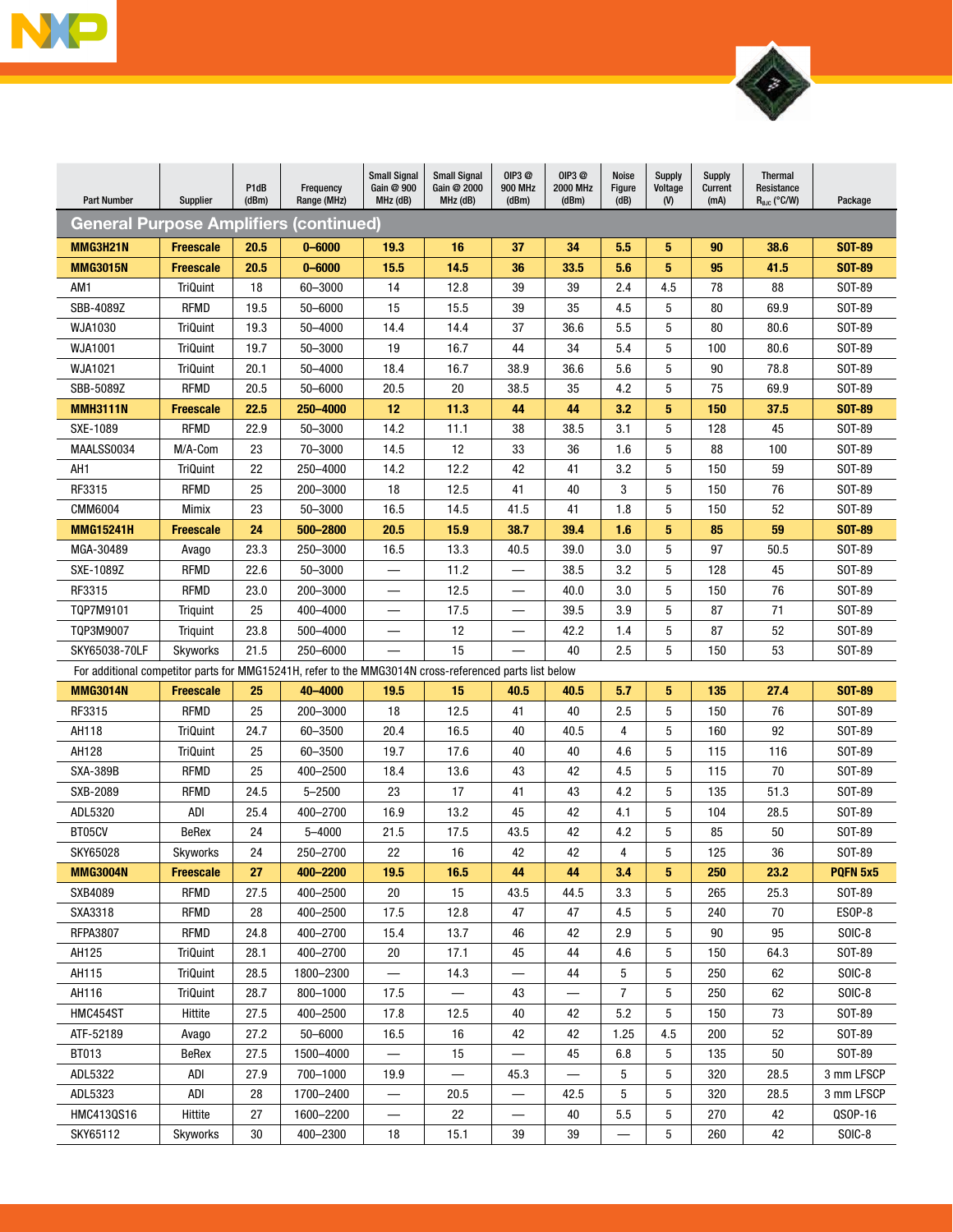



| <b>Part Number</b>                                                                                         | Supplier         | P1dB<br>(dBm) | Frequency<br>Range (MHz) | <b>Small Signal</b><br>Gain @ 900<br>MHz (dB) | <b>Small Signal</b><br>Gain @ 2000<br>MHz (dB) | 0IP3@<br><b>900 MHz</b><br>(dBm) | 0IP3@<br><b>2000 MHz</b><br>(dBm) | <b>Noise</b><br>Figure<br>(dB) | <b>Supply</b><br>Voltage<br>(V) | <b>Supply</b><br>Current<br>(mA) | <b>Thermal</b><br>Resistance<br>R <sub>øJC</sub> (°C/W) | Package             |
|------------------------------------------------------------------------------------------------------------|------------------|---------------|--------------------------|-----------------------------------------------|------------------------------------------------|----------------------------------|-----------------------------------|--------------------------------|---------------------------------|----------------------------------|---------------------------------------------------------|---------------------|
| <b>General Purpose Amplifiers (continued)</b>                                                              |                  |               |                          |                                               |                                                |                                  |                                   |                                |                                 |                                  |                                                         |                     |
| <b>MMG20271H</b>                                                                                           | <b>Freescale</b> | 27.5          | 1500-2700                | -                                             | 16                                             |                                  | 42                                | 1.7                            | 5                               | 180                              | 38                                                      | QFN 3x3             |
| MGA-30216                                                                                                  | Avago            | 29            | 1700-2700                | $\overline{\phantom{0}}$                      | 14.2                                           |                                  | 45                                | 2.8                            | 5                               | 206                              | 36                                                      | QFN 3x3             |
| MGA-31689                                                                                                  | Avago            | 27.5          | 1500-3000                |                                               | 18.2                                           |                                  | 44                                | 2.1                            | 5                               | 168                              | 44                                                      | SOT-89              |
| RFPA2013                                                                                                   | <b>RFMD</b>      | 27            | 400-2700                 | —                                             | 15.7                                           |                                  | 41.5                              | 3.8                            | 5                               | 165                              | 58                                                      | QFN 3x3             |
| <b>RFPA2189</b>                                                                                            | <b>RFMD</b>      | 27            | 400-2700                 |                                               | 14.5                                           |                                  | 42.5                              | 2.8                            | 5                               | 155                              | 58                                                      | SOT-89              |
| TQP7M9102                                                                                                  | <b>Triquint</b>  | 27.5          | 400-4000                 |                                               | 17.8                                           |                                  | 43.8                              | 3.9                            | 5                               | 137                              | 50                                                      | SOT-89              |
| <b>BGA7027</b>                                                                                             | <b>NXP</b>       | 27.5          | 400-2700                 |                                               | 11.5                                           |                                  | 43                                | 3.8                            | 5                               | 165                              | 38                                                      | SOT-89              |
| <b>BGA7127</b>                                                                                             | <b>NXP</b>       | 28.5          | 400-2700                 |                                               | 13.0                                           |                                  | 42.5                              | 4.5                            | 5                               | 180                              | 28                                                      | 3x3 MLP             |
| For additional competitor parts for MMG20271H, refer to the MMG3004N cross-referenced parts list on page 2 |                  |               |                          |                                               |                                                |                                  |                                   |                                |                                 |                                  |                                                         |                     |
| <b>MMG20271H9</b>                                                                                          | <b>Freescale</b> | 27.5          | 1500-2700                |                                               | 16                                             |                                  | 43.1                              | 1.7                            | 5                               | 215                              | 29                                                      | <b>SOT-89</b>       |
| MGA-30216                                                                                                  | Avago            | 29            | 1700-2700                |                                               | 14.2                                           |                                  | 45                                | 2.8                            | 5                               | 206                              | 36                                                      | QFN 3x3             |
| MGA-31689                                                                                                  | Avago            | 27.5          | 1500-3000                | $\overline{\phantom{0}}$                      | 18.2                                           | $\equiv$                         | 44                                | 2.1                            | 5                               | 168                              | 44                                                      | SOT-89              |
| RFPA2013                                                                                                   | <b>RFMD</b>      | 27            | 400-2700                 |                                               | 15.7                                           |                                  | 41.5                              | 3.8                            | 5                               | 165                              | 58                                                      | QFN 3x3             |
| <b>RFPA2189</b>                                                                                            | <b>RFMD</b>      | 27            | 400-2700                 | —                                             | 14.5                                           | $\qquad \qquad \qquad$           | 42.5                              | 2.8                            | 5                               | 155                              | 58                                                      | SOT-89              |
| TQP7M9102                                                                                                  | <b>Triguint</b>  | 27.5          | 400-4000                 | —                                             | 17.8                                           | —                                | 43.8                              | 3.9                            | 5                               | 137                              | 50                                                      | SOT-89              |
| <b>BGA7027</b>                                                                                             | <b>NXP</b>       | 27.5          | 400-2700                 |                                               | 11.5                                           |                                  | 43                                | 3.8                            | 5                               | 165                              | 38                                                      | SOT-89              |
| <b>BGA7127</b>                                                                                             | <b>NXP</b>       | 28.5          | 400-2700                 | —                                             | 13.0                                           | $\overline{\phantom{0}}$         | 42.5                              | 4.5                            | 5                               | 180                              | 28                                                      | 3x3 MLP             |
| <b>MMG3005N</b>                                                                                            | <b>Freescale</b> | 30            | 800-2200                 | 18.5                                          | 15.5                                           | 47                               | 47                                | 5                              | 5                               | 480                              | 21.5                                                    | PQFN 5x5            |
| SPA-1426                                                                                                   | <b>RFMD</b>      | 29.5          | 700-2200                 | 16.5                                          | 14                                             | 43                               | 47                                | 5.3                            | 5                               | 318                              | 21                                                      | SOF-26              |
| SPA-1526                                                                                                   | <b>RFMD</b>      | 32.5          | 700-2200                 | 15.4                                          | 14                                             | 45.5                             | 49                                | 5.5                            | 5                               | 645                              | 12                                                      | SOF-26              |
| AH215                                                                                                      | <b>TriQuint</b>  | 31.5          | 400-2300                 | 18                                            | 12                                             | 46                               | 46                                | 5.5                            | 5                               | 450                              | 33                                                      | SOIC-8              |
| AH225                                                                                                      | <b>TriQuint</b>  | 31            | 400-2700                 | 19.8                                          | 15.4                                           | 47.3                             | 47.5                              | $\,6\,$                        | 5                               | 300                              | 35                                                      | SOIC-8              |
| ALM-31222                                                                                                  | Avago            | 31.5          | 1700-2700                |                                               | 14.9                                           |                                  | 47.9                              | 2.7                            | 5                               | 415                              | 25                                                      | MCOB <sub>5x6</sub> |
| SKY65113                                                                                                   | <b>Skyworks</b>  | 31            | 400-2300                 | 19.6                                          | 12.7                                           | 40                               | 37                                |                                | 5                               | 450                              | 30                                                      | SOIC-8              |
| <b>HMC452ST89</b>                                                                                          | Hittite          | 31.5          | 400-2200                 | 15.5                                          | 9                                              | 47                               | 49                                | 6.5                            | 5                               | 510                              |                                                         | SOT-89              |
| HMC452QS16                                                                                                 | Hittite          | 31            | 400-2200                 | 15.5                                          | 10                                             | 48                               | 48                                | $\overline{7}$                 | 5                               | 485                              | N/A                                                     | QSOP-16             |
| HMC453QS16                                                                                                 | Hittite          | 32            | 400-2200                 | 15                                            | 9                                              | 49                               | 50                                | $\overline{7}$                 | 5                               | 725                              | N/A                                                     | QSOP-16             |
| HMC457QS16                                                                                                 | Hittite          | 30.5          | 1700-2200                |                                               | 27                                             |                                  | 45                                | 6                              | 5                               | 500                              | N/A                                                     | QSOP-16             |
| <b>MMG3006N</b>                                                                                            | <b>Freescale</b> | 33            | 400-2400                 | 17.5                                          | 14                                             | 49                               | 49                                | 6.6                            | 5                               | 850                              | 7.8                                                     | OFN 4x4             |
| <b>RFPA3809</b>                                                                                            | <b>RFMD</b>      | 29            | 400-2700                 | 17                                            | 12.4                                           | 49                               | 47                                | 3.1                            | 5                               | 275                              | 41                                                      | SOIC-8              |
| SPA-1526                                                                                                   | <b>RFMD</b>      | 32.5          | 700-2200                 | 15.4                                          | 14                                             | 45.5                             | 49                                | 5.5                            | 5                               | 645                              | 12                                                      | SOF-26              |
| SPB2026                                                                                                    | <b>RFMD</b>      | 33.8          | 700-2200                 |                                               | 13.6                                           |                                  |                                   | 5.5                            | 5                               | 445                              | 12                                                      | SOF-26              |
| AH312                                                                                                      | <b>TriQuint</b>  | 33.2          | 400-2300                 | 18                                            | 11                                             | 49                               | 51                                | 7.3                            | 5                               | 800                              | 17.5                                                    | SOIC-8              |
| AH322                                                                                                      | <b>TriQuint</b>  | 33            | 400-2700                 | 19.4                                          | 14.1                                           | 47.6                             | 50.2                              | 4.5                            | 5                               | 500                              | 18.6                                                    | SOIC-8              |
| ALM-32220                                                                                                  | Avago            | 34.4          | 1700-2700                |                                               | 14.8                                           |                                  | 50                                | 3.5                            | 5                               | 800                              | 14                                                      | QFN 7x10            |

NOTE: Data represents Freescale Semiconductor's research. Refer to each manufacturer's data sheet for latest part and specifications.

Freescale does not guarantee accuracy of manufacturer data specifications, or extrapolation thereof.